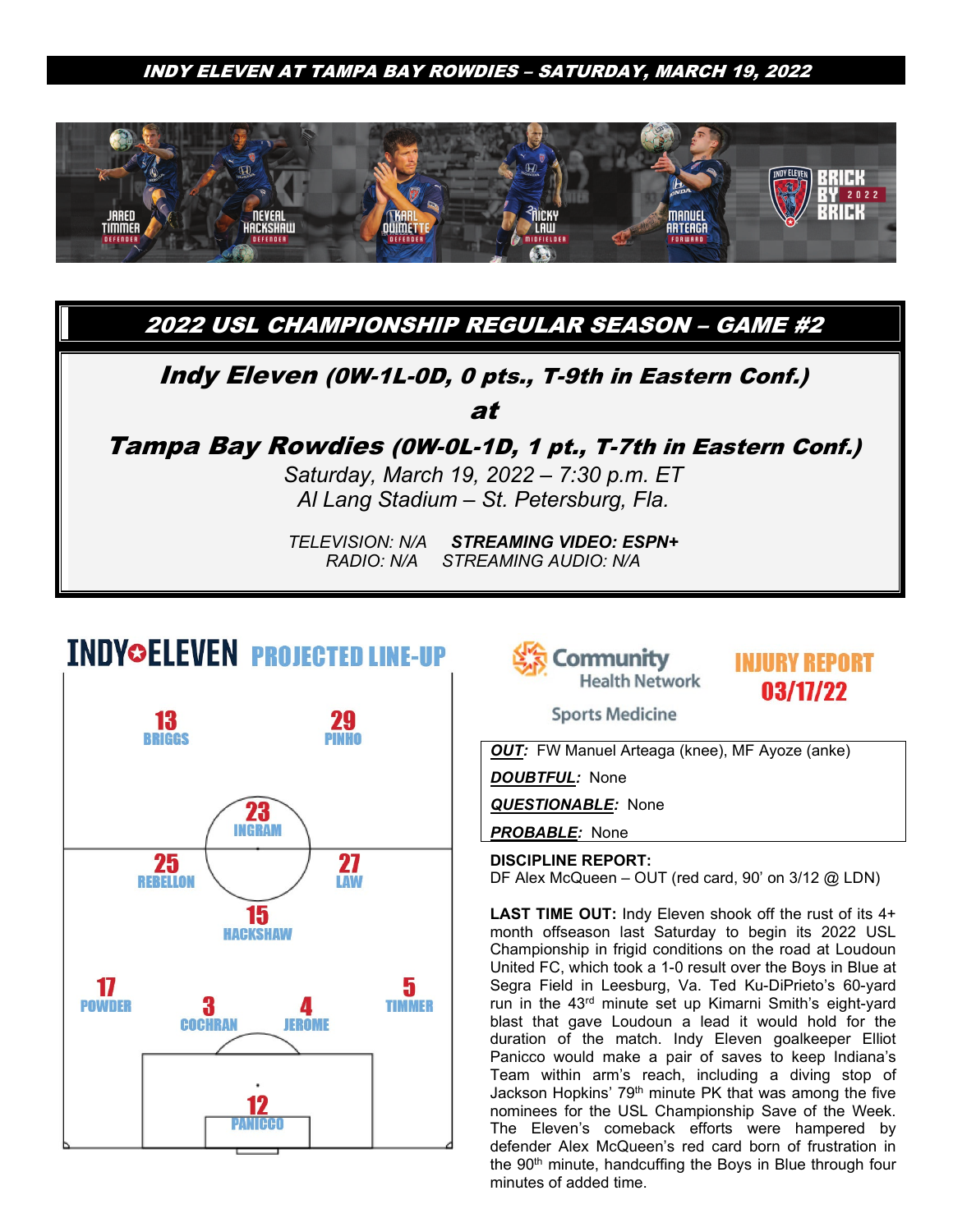#### **IXI HISTORY VS. TBR:**

OVERALL RECORD: 3W-2L-8D (16 GF/15 GA) USL Championship regular season: 1W-1L-2D (3 GF/4 GA) USL Championship at home: 1W-0L-1D (1 GF/0 GA) USL Championship on the road: 0W-1L-1D (2 GF/4 GA) NASL era (2014-2016): 2W-1L-6D (13 GF/11 GA)

Indy Eleven renews acquaintances with a more-thanfamiliar foe this Saturday in the Tampa Bay Rowdies, as the legendary club from Florida's west coast has been a rival of Indy's since the Eleven's inaugural NASL season in 2014. Indy Eleven has a slight edge in its all-time series against Tampa, with the team's record sitting at 3W-2L-8D. The squads are all even at 1W-1L-2D in USL play, but they haven't met in nearly two-and-a-half years, with the last contest resulting in a 1-1 draw at Al Lang Stadium on Oct. 12, 2019.

## **All-time Results vs. Tampa Bay Rowdies**

*NASL Era D | 04/19/14: IND 1:1 TBR L | 07/19/14: IND 1:2 TBR D | 11/01/14: TBR 2:2 IND D | 05/30/15: IND 2:2 TBR*

*W | 08/19/15: IND 2:0 TBR D | 09/30/15: TBR 1:1 IND*

*D | 04/02/16: TBR 0:0 IND D | 09/03/16: IND 1:1 TBR W | 10/19/16: TBR 2:3 IND* 

#### *USL Era*

*L | 07/21/18: TBR 3:1 IND [IND: Starikov 20'; TBR: Bonomo 12', Hristov 19', Flemmings 89'] W | 09/26/18: IND 2:0 TBR [IND: Ouimette 37', Collier 75']*

*D | 05/01/19: IND 0:0 TBR D | 10/12/19: TBR 1:1 IND [IND: Kelly 72'; TBR: Guenzatti 45']* 

*03/19/22: IND at TBR (7:30 p.m. ET) 07/30/22: IND v TBR (7:00 p.m. ET)*

#### **Bolded goals = GWG**

USL All-time IND goals vs. TBR: 1: Dane Kelly, *Karl Ouimette*, Eugene Starikov

USL All-time IND assists vs. TBR: 2: Tyler Pasher 1: *Ayoze*

USL All-time TBR goals vs. IND: 1: Stefano Bonomo, Junior Flemmings, Georgi Hristov

USL All-time TBR assists vs. IND:

2: Junior Flemmings 1: Georgi Hristov

**FAMILIAR FACES - #TBRvIND:** The Rowdies have a pair of connections to soccer in the Hoosier State on their 2022 roster in defenders Conner Antley and Timmy Mehl.

Antley became the first player in USL history to earn a transfer fee while going from a USL League One club (South Georgia Tormenta FC) to a Championship side leading up to the 2020 season, when he started half of his 12 appearances during the Eleven's 16-match COVIDshortened campaign (0G/0A).

Mehl made a name for himself during a four year stint at Indiana University from 2015-18, when he made 72 appearances for the Hoosiers under Head Coach Todd Yeagley. Mehl twice earned Second Team All-Big Ten Team honors in 2017 & 2018, when he helped to anchor a defensive unit at or near the top of the NCAA's defensive categories.

**SEASON NINE STARTS FOR INDY ELEVEN:** The 2022 campaign marks Indy Eleven's ninth season of play in franchise history – and its fifth in the USL Championship since it joined the league ahead of the 2018 season. Counting last weekend's season opening defeat at Loudoun United FC, the Boys in Blue have compiled a 48W-43L-26D record in its 117 regular season contests (52.1 win %). The Eleven have also recorded two wins and two losses in the USL Championship Playoffs during its appearances in 2018 (1 loss) and 2019 (2 wins, 1 loss). Its four Championship seasons at a glance ...

2022 season: 0W-1L-0D, 0 pts., -1 GD 2021 season: 9W-15L-8D, 35 pts, -15 GD (6th/8 in Central) 2020 season: 7W-7L-2D, 23 pts., +2 GD (3rd/4 in Group E) 2019 season: 19W-9L-6D, 63 pts., +19 GD (3rd /18 in East) - Lost in Eastern Conf. Final (1-3 L in aet vs. LOU) 2018 record: 13W-11L-10D, 49 pts., +3 GD (7th/16 in East) - Lost in East. Quarters (4-1 @ LOU)

Career away record (reg. season): 17W-29L-12D (39.6 win %) Career home record (reg. season): 31W-14L-14D (64.4 win %)

**OH CAPTAINS, OUR CAPTAINS:** While a lot of new faces – including numerous veterans – have joined Indy Eleven for the 2022 campaign, it will be a pair of Eleven stalwarts in Spanish midfielder Ayoze and Trinidad & Tobago international Neveal Hackshaw who will serve as the club's captains under Head Coach Mark Lowry in 2022.

Ayoze served in a similar role for the first time in Indy last season, while Hackshaw has sporadically donned the armband on the field throughout his four years with Indiana's Team. "Hack" did so last Saturday night with Ayoze ruled out due to injury and is expected to do so once again Saturday night at Tampa Bay.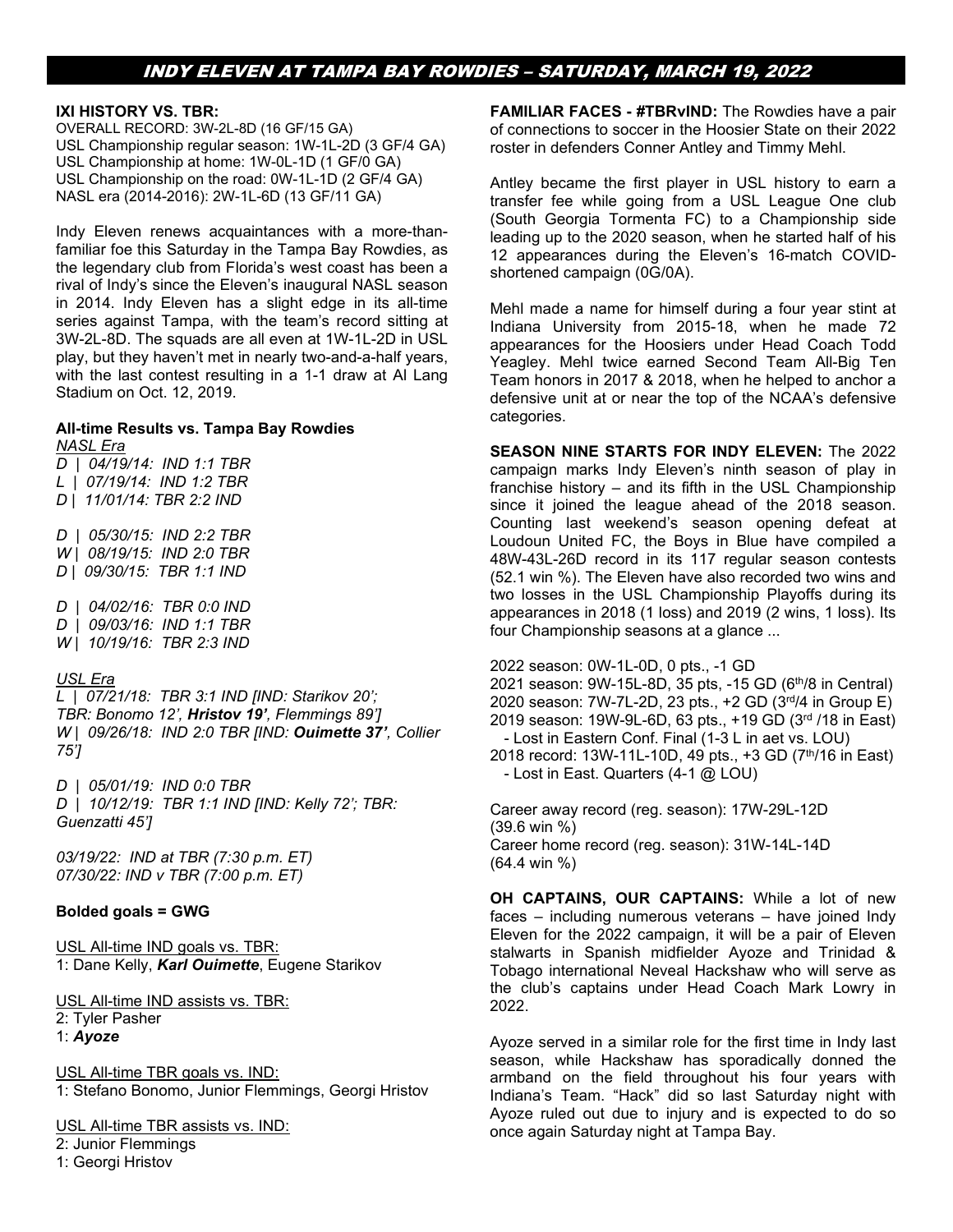**LOWRY LEADS OFFSEASON OVERHAUL:** After a subpar 2021 campaign, the Indy Eleven brass got to work immediately to remake the squad in the offseason – starting at the top with the appointment of Mark Lowry [\(click here for full bio\)](https://www.indyeleven.com/mark-lowry/) as the fourth full-time head coach in club history.

Lowry lands in the Circle City after a three-season stint with El Paso Locomotive FC, which he guided to a 42W-19L-29D record in USL Championship regular season, USL Championship Playoffs, and Lamar Hunt U.S. Open Cup action from 2019-21. The native of Birmingham, England, improved Locomotive FC's record across each of their first three seasons of play, the first two of which culminated in back-to-back appearances in the Western Conference Final. Lowry's 40 regular season victories over those three years rank as the fourth most amongst USL Championship coaches across that span.

During El Paso's 2021 campaign, Lowry led Locomotive FC to an impressive 18W-4L-10D (64 points) ledger that easily clinched the Championship's Mountain Division title and marked the third highest point total across the 31 team league. Lowry earned the July 2021 USL Championship Coach of the Month honor, which coincided with the club's 23-game home undefeated run that stretched over a calendar year and was, at one point, the longest such streak in North American professional soccer.

Prior to El Paso, Lowry's first stop as a head coach came with the NASL & NPSL's Jacksonville Armada from 2016- 18, which was preceded by four seasons at MLS side Orlando City SC with their Academy squads and U-23 team in the then USL PDL (now USL League 2).

Lowry will be joined on the Eleven sideline this season by a pair of familiar lieutenants in Assistant Coach Matt Williams and Director, Sport Performance & Assistant Coach Gabe Zapponi, both of whom worked with Lowry in both El Paso and Jacksonville. Andy Swift is the lone holdover on the Coaching Staff, returning for his fifth season as the club's Goalkeeper Coach.

**NEW CREW OF BOYS IN BLUE:** The Indy Eleven roster also received a makeover in the offseason, as 16 of the current 28 players are spending their first seasons as Boys in Blue in 2022 (new players listed in bold italics):

#### Goalkeeper: *Elliot Panicco*, *Tor Saunders*, ^Alex Svetanoff, *Tim Trilk*

Defender: A.J. Cochran, *Mechack Jérôme*, *Alex McQueen*, Karl Ouimette, *Noah Powder*, ^Ecris Revolorio, Jared Timmer, *^Bryce Warhaft*

Midfielder: *Raul Aguilera*, Ayoze, ^Aiden Benitez, *Sam Brown*, *Jonas Fjeldberg,* Neveal Hackshaw, *Justin Ingram*, Nicky Law, *Bryam Rebellón*, ^Diego Sanchez, Alann Torres

Forward: Manuel Arteaga, *^Palmer Ault*, *Aris Briggs*, *^Luca Iaccino*, *Stefano Pinho*

*^ denotes USL Academy Contract player*

Two of those newcomers – DF Mechack Jerome and MF Bryam Rebellon – bring plenty of familiarity with Lowry after playing for the sideline boss in both Jacksonville and El Paso. In addition, MF Raul Aguilera was a player in Orlando City SC's Academy set-up under Lowry, bridging a seven-year gap between stints under the new Eleven coach.

Of the 12 returning players for Indiana's Team, five received no or minimal minutes as USL Academy Contract players in 2021 (more on that later), leaving just seven regular contributors from last year's side to carryover – marking the second straight season of similar overhauling.

That crew of seven "senior" returnees – defenders A.J. Cochran, Karl Ouimette, and Jared Timmer; midfielders Ayoze, Neveal Hackshaw, and Nicky Law; and forward Manuel Arteaga – represented pretty much half of the squad's returning production, including:

- 49% of minutes played last season (all seven played at least 1,500 minutes)

- 48% of assists created (10 of 21, including a team-high 5 by Ayoze)

- 48% of goals scored (15 of 31, including a team-high 10 by Manuel Arteaga)

Of the returning players, Ouimette and Ayoze are back for their club-record-tying fifth season (equaling Brad Ring's mark from 2014-18) and Hackshaw for his fourth, while Arteaga, Cochran, Law and Timmer return for year #2.

**TWELVE DEBUT FOR ELEVEN IN LOUDOUN:** Of those 16 newcomers to the roster, a dozen of them indeed made their Eleven debuts last weekend at Loudoun.

Starters last weekend included Elliot Panicco, Mechack Jerome, Alex McQueen, Noah Powder, Justin Ingram, Bryam Rebellon, Aris Briggs and Stefano Pinho ...

An additional four players – Raul Aguilera, Palmer Ault, Sam Brown, and Jonas Fjeldberg – made their debuts off the bench in the second half.

The Indianapolis native Ingram and Brownsburg native Ault (a recent USL Academy Contract signing), their time at Segra Field marked their pro soccer debuts.

**MCQUEEN SEES RED:** Alex McQueen will not have the opportunity to build on his debut Saturday at Tampa Bay, as the English-born defender picked up a red card in the 90<sup>th</sup> minute of last weekend's defeat. After Indy Eleven went all 32 games in 2021 without seeing a single player ejected, McQueen's red card was the first issued to a Boy in Blue in 39 games dating back to Aug. 15, 2020, when Ayoze was dismissed in the  $50<sup>th</sup>$  minute of a 1-0 win over Pittsburgh Riverhounds SC at Lucas Oil Stadium.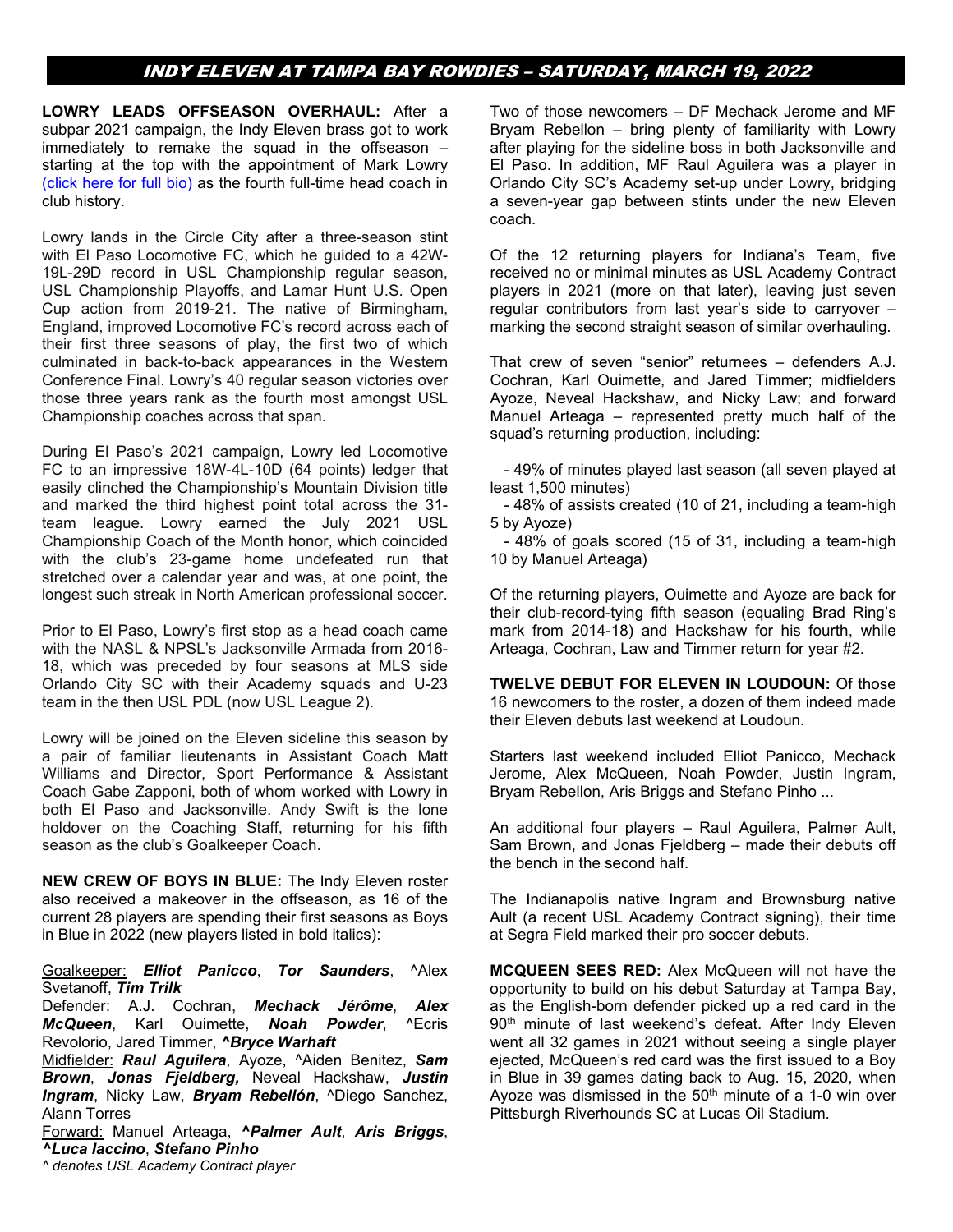**EVERYBODY, IN ORDER:** A chronological account of the team's offseason signings ...

**Nov. 16, 2021:** Eleven announces hiring of Head Coach Mark Lowry

**Nov. 17, 2021**: Club confirms returns of FW Manuel Arteaga, MF Neveal Hackshaw, MF Nicky Law, DF Karl Ouimette, and DF Jared Timmer

**Nov. 19, 2021**: Club confirms return of MF Ayoze

**Dec. 3, 2021:** Club signs DF Mechack Jerome and MF Bryam Rebellon

**Dec. 10, 2021:** Club announces return of DF A.J. Cochran, signing of FW Aris Briggs and FW Alex McQueen

**Dec. 21, 2021:** Club signs MF Sam Brown

**Jan. 13, 2022:** Club signs MF Raul Aguilera

**Jan. 14, 2022:** Club signs DF Noah Powder

**Jan. 21, 2022:** Club signs former Academy player Alann Torres to professional contract

**Jan. 28, 2022:** Club signs FW Palmer Ault and re-signs MF Aiden Benitez, DF Ecris Revolorio, MF Diego Sanchez, and GK Alex Svetanoff to USL Academy **Contracts** 

**Jan.** 31, 2022: Club signs Stefano Pinho

**Feb.** 11, 2022: Club signs MF Jonas Fjeldberg

**Feb.** 15, 2022: Club signs MF Justin Ingram

**Feb.** 16, 2022: Club signs GK Tim Trilk

**March 3, 2022:** Club acquires GK Elliot Panicco on loan from MLS' Nashville SC; club signs GK Tor Saunders and sends on loan to USL League 1 side Chattanooga Red Wolves SC

**March 10, 2022:** Club signs FW Luca Iaccino and DF Bryce Warhaft to USL Academy Contracts

**INGRAM HIGHLIGHTS HOOSIER CONTINGENT:** Eight players on this year's squad either hail from or attended college in the Hoosier State, including rookie midfielder and Indianapolis native Justin Ingram, a Pike H.S. grad starting his pro career after standing out for Loyola University Maryland, and DF Jared Timmer, a graduate of Butler University. In addition, five of the team's seven players on USL Academy Contracts are "homegrown Hoosiers" – as is "Academy graduate" Alann Torres ...

FW **Palmer Ault**: Brownsburg native, played with Indiana Fire Academy

MF **Aiden Benitez**: Westfield native, played with Indiana Fire Academy

MF **Justin Ingram:** Indianapolis native (Pike H.S.), also played with Indiana Fire Academy

DF **Ecris Revolorio**: Evansville native, played with Indiana Fire Academy

MF **Diego Sanchez**: Indianapolis native, played with Indiana Fire Academy

GK **Alex Svetanoff**: Crown Point native, played with Indiana Fire Academy

DF **Jared Timmer**: played at Butler University (Indianapolis)

MF **Alann Torres**: Elkhart native, played with Indiana Fire Academy

**INTERNATIONALLY KNOWN:** While the Indy Eleven brass did plenty to back up its claim as "Indiana's Team" on the roster side, it also balanced out the other half of its motto – "The World's Game" – by stocking its roster with talent from across the globe. Ironically, the current roster features 11 players who are either full or dual internationals representing 11 different countries:

FW **Manuel Arteaga** – Venezuela

MF **Ayoze** – Spain

MF **Jonas Fjeldberg** – Norway

MF **Neveal Hackshaw** – Trinidad & Tobago

- DF **Mechack Jerome** Haiti
- MF **Nicky Law** England

DF **Alex McQueen** – England / Grenada

DF **Karl Ouimette** – Canada

FW **Stefano Pinho** – Brazil

DF **Noah Powder** – Trinidad & Tobago / USA

MF **Bryam Rebellon** – Colombia

Of the group, Hackshaw (22 caps since 2015) and Powder (7 caps since Feb. 2021) are regular representatives of Trinidad & Tobago's National Team, while McQueen is a stalwart for Grenada (11 caps since 2017). Jerome is also no stranger to international duty, having represented Haiti on more than 70 occasions through 2019.

**YOUTH SERVED THROUGH SEVEN ACADEMY SIGNINGS:** One quarter of the Eleven's current 28-man roster is made up of USL Academy Contract signings, signaling Head Coach Mark Lowry's belief in including youth in his roster building philosophy. Goalkeeper Alex Svetanoff is in his third partial season with Indy as an Academy player, while DF Ecris Revolorio, MF Aiden Benitez, and MF Diego Sanchez return for their second season after initial signing developmental contracts last August. New Academy Contracts signings for 2022 include Palmer Ault DF Bryce Warhaft, and FW Luca Iaccino, the latter two having officially inked with the squad just over a week ago on March 10.

**AL LANG SITE OF SUCCESS:** Indy Eleven's senior team will be looking to channel the good vibes of the U-19 side that captured the first ever USL Academy League championship title in the Tampa area last December. Palmer Ault, Ercris Revolorio, Diego Sanchez, and Alex Svetanoff were all integral to the Indy Eleven Academy's successful run, as the quartet helped the squad to four consecutive wins, which culminated in a 3-0 blanking of Queensboro FC in the Final at Al Lang Stadium on Dec. 5. Ault (two goals, one assist) and Sanchez (one goal, one assist) both contributed to the squad's impressive 10-2 goal margin during the tournament – including a goal each in the decisive final – while Revolorio helped lead a stout backline that contributed to Svetanoff's Golden Glove effort as the tournament's top goalkeeper.

**2022 PLAYER BIOS: Please visit [IndyEleven.com/roster](https://www.indyeleven.com/roster/) for the most up to date information on each member of the Boys in Blue.**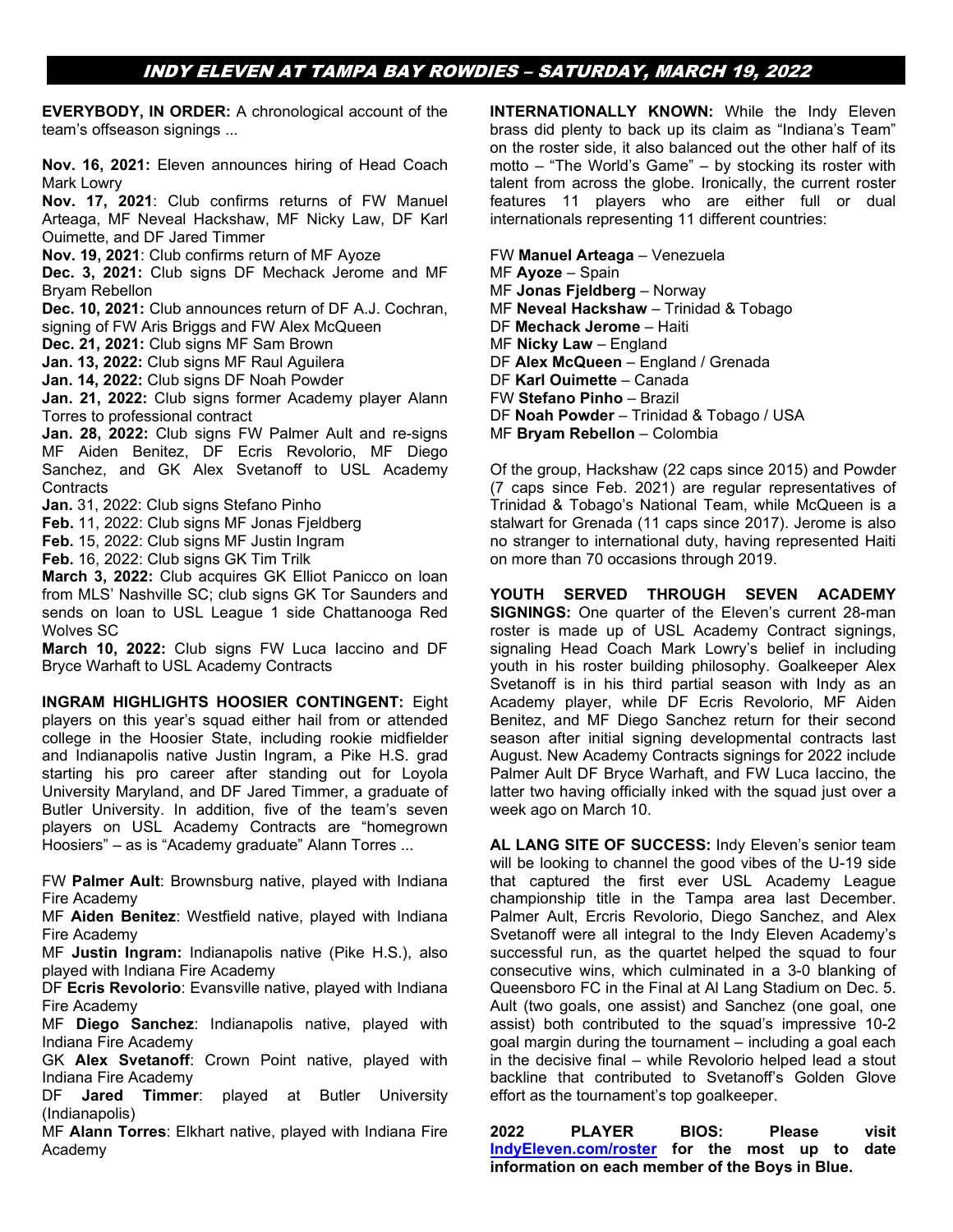# **INDY ELEVEN 2022 USL CHAMPIONSHIP SEASON SCHEDULE**

*\*\*\* Match dates & times are subject to change\*\*\**

| Date          | Time (ET) | Opponent                   | Venue                                               | <b>Result/Broadcast</b> |
|---------------|-----------|----------------------------|-----------------------------------------------------|-------------------------|
| Sat. March 12 | 6:00 pm   | Loudoun United FC          | Segra Field - Leesburg, VA                          | $L 0-1  $ Recap         |
| Sat. March 19 | 7:30 pm   | Tampa Bay Rowdies          | Al Lang Stadium - St. Petersburg, FL                | ESPN+                   |
| Sat. March 26 | 7:30 pm   | Louisville City FC         | Lynn Family Stadium - Louisville, KY                | ESPN+                   |
| Sat. April 2  | 7:00 pm   | LA Galaxy II               | Carroll Stadium - Indianapolis, IN                  | ESPN+                   |
| Sat. April 9  | 8:30 pm   | Rio Grande Valley FC       | H-E-B Park - Edinburg, TX                           | ESPN+                   |
| Sat. April 16 | 7:00 pm   | <b>Atlanta United FC 2</b> | Carroll Stadium - Indianapolis, IN                  | ESPN+                   |
| Sun. April 24 | 5:00 pm   | Orange County SC           | Carroll Stadium - Indianapolis, IN                  | <b>ESPN Deportes</b>    |
| Sat. April 30 | 7:00 pm   | <b>Hartford Athletic</b>   | Carroll Stadium - Indianapolis, IN                  | ESPN+                   |
| Sat. May 14   | 8:00 pm   | Memphis 901 FC             | AutoZone Park - Memphis, TN                         | ESPN+                   |
| Sat. May 21   | 7:00 pm   | New York Red Bulls II      | Carroll Stadium - Indianapolis, IN                  | ESPN+                   |
| Sat. May 28   | $4:00$ pm | New Mexico United          | Carroll Stadium - Indianapolis, IN                  | ESPN+                   |
| Sat. June 4   | 7:00 pm   | <b>Charleston Battery</b>  | Patriots Point Soccer Complex -- Mount Pleasant, SC | ESPN+                   |
| Wed. June 8   | 7:00 pm   | The Miami FC               | Riccardo Silva Stadium - Miami, FL                  | ESPN+                   |
| Sat. June 18  | 9:00 pm   | <b>Colorado Springs FC</b> | Weidner Field - Colorado Springs, CO                | ESPN+                   |
| Sat. June 25  | 10:00 pm  | San Diego Loyal SC         | Torero Stadium - San Diego, CA                      | ESPN+                   |
| Sat. July 2   | 7:00 pm   | The Miami FC               | Carroll Stadium - Indianapolis, IN                  | ESPN+                   |
| Wed. July 6   | 7:00 pm   | Pittsburgh Riverhounds     | Highmark Stadium - Pittsburgh, PA                   | ESPN+                   |
| Sat. July 9   | 7:00 pm   | Detroit City FC            | Carroll Stadium - Indianapolis, IN                  | ESPN+                   |
| Fri. July 15  | 7:00 pm   | New York Red Bulls II      | MSU Soccer Park - Montclair, NJ                     | ESPN+                   |
| Sat. July 23  | 7:00 pm   | Memphis 901 FC             | Carroll Stadium - Indianapolis, IN                  | ESPN+                   |
| Sat. July 30  | 7:00 pm   | Tampa Bay Rowdies          | Carroll Stadium - Indianapolis, IN                  | ESPN+                   |
| Sat. Aug. 6   | 7:00 pm   | Pittsburgh Riverhounds     | Carroll Stadium - Indianapolis, IN                  | ESPN+                   |
| Sat. Aug. 13  | 7:00 pm   | Hartford Athletic          | Dillon Stadium - Hartford, CT                       | ESPN+                   |
| Sat. Aug. 20  | 8:30 pm   | <b>FC Tulsa</b>            | ONEOK Field - Tulsa, OK                             | ESPN+                   |
| Sat. Aug. 27  | 7:00 pm   | San Antonio FC             | Carroll Stadium - Indianapolis, IN                  | ESPN+                   |
| Wed. Aug. 31  | 7:00 pm   | Louisville City FC         | Carroll Stadium - Indianapolis, IN                  | ESPN+                   |
| Sat. Sept. 3  | 7:30 pm   | Detroit City FC            | Keyworth Stadium - Hamtramck, MI                    | ESPN+                   |
| Sat. Sept. 10 | 7:00 pm   | Birmingham Legion FC       | Carroll Stadium - Indianapolis, IN                  | ESPN+                   |
| Sat. Sept. 17 | 10:00 pm  | Monterey Bay FC            | Cardinale Stadium - Seaside, CA                     | ESPN+                   |
| Sun. Sept. 25 | 5:00 pm   | Loudoun United FC          | Carroll Stadium - Indianapolis, IN                  | ESPN+                   |
| Wed. Sept. 28 | 7:30 pm   | <b>Atlanta United FC 2</b> | Fifth Third Bank Stadium - Kennesaw, GA             | ESPN+                   |
| Sat. Oct. 1   | 7:00 pm   | <b>FC Tulsa</b>            | Carroll Stadium - Indianapolis, IN                  | ESPN+                   |
| Sat. Oct. 8   | 7:00 pm   | <b>Charleston Battery</b>  | Carroll Stadium - Indianapolis, IN                  | ESPN+                   |
| Sat. Oct. 15  | 7:30 pm   | Birmingham Legion FC       | Protective Stadium - Birmingham, AL                 | ESPN+                   |

# **INDY ELEVEN 2022 LAMAR HUNT U.S. OPEN CUP FIXTURES**

*\*\*\* Match dates & times are subject to change\*\*\**

| Date          | Time (ET) | <b>Opponent</b>   | Venue                              | <b>Result/Broadcast</b> |
|---------------|-----------|-------------------|------------------------------------|-------------------------|
| Tues. April 5 | 7:30 pm   | St. Louis CITY FC | Carroll Stadium - Indianapolis, IN | <b>TBD</b>              |
|               |           | (MLS Next PRO)    | Second Round                       |                         |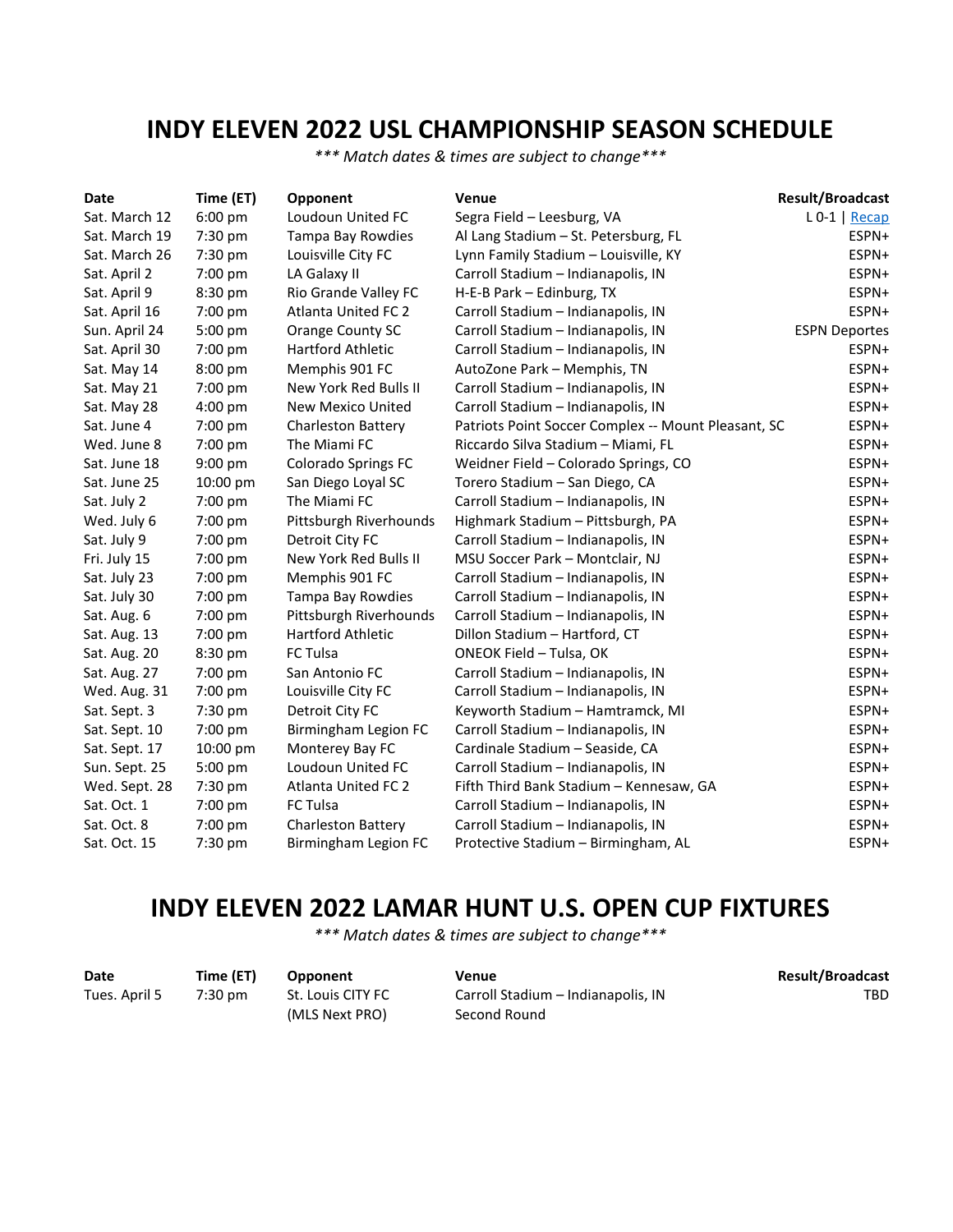### INDY ELEVEN 2022 USL CHAMPIONSHIP REGULAR SEASON STATISTICS 0W-1L-0D (0 pts., -1 GD, T-9th place in Eastern Conference)

| #  | POS | <b>PLAYER</b>   | GP               | GS           | <b>MIN</b> | G        | A        | S | SoG | Y              | R      |
|----|-----|-----------------|------------------|--------------|------------|----------|----------|---|-----|----------------|--------|
| 3  | DF  | A.J. Cochran    | 1                | 1            | 90         | $\Omega$ | $\Omega$ | 1 | 1   | $\cap$         | $\cap$ |
| 15 | МF  | Neveal Hackshaw |                  | $\mathbf{1}$ | 90         | $\Omega$ | O        | 0 | O   |                |        |
| 4  | DF  | Mechack Jerome  |                  | $\mathbf{1}$ | 90         | 0        | Λ        | U | Ω   | ∩              |        |
| 29 | FW  | Stefano Pinho   |                  | 1            | 90         | $\Omega$ |          | 0 |     |                |        |
| 17 | DF  | Noah Powder     |                  | $\mathbf{1}$ | 90         | 0        | Λ        | 0 | 0   |                |        |
| 13 | FW  | Aris Briggs     | 1                | $\mathbf{1}$ | 89         | Ω        | Ω        | Ω | Ω   |                |        |
| 27 | МF  | Nicky Law       | 1                | $\mathbf{1}$ | 89         | 0        | 0        |   | 0   |                |        |
| 44 | DF  | Alex McQueen    | 1.               | $\mathbf{1}$ | 89         | 0        | Λ        | O | Λ   |                |        |
| 25 | МF  | Bryam Rebellon  |                  | $\mathbf{1}$ | 62         | 0        | Ω        | U | U   |                |        |
| 23 | МF  | Justin Ingram   |                  | 1            | 62         |          |          |   |     |                |        |
| 6  | МF  | Sam Brown       |                  | $\Omega$     | 28         | 0        |          | 0 | U   |                |        |
| 10 | МF  | Jonas Fjeldberg | 1                | $\Omega$     | 28         |          | 0        |   |     |                |        |
| 8  | МF  | Raul Aguilera   | 1                | 0            | 1.         | Ω        | Ω        | Ω | Ω   |                |        |
| 28 | FW  | Palmer Ault     | 1                | $\Omega$     |            | 0        | 0        | Ω | Ω   |                |        |
| 29 | FW  | Manuel Arteaga  | 0                | $\Omega$     | 0          | 0        | 0        | 0 | Ω   |                |        |
| 7  | ΜF  | Ayoze           | $\left( \right)$ | $\Omega$     | Λ          | Ω        | ∩        | U | U   |                |        |
| 36 | МF  | Aiden Benitez   |                  | $\Omega$     |            |          |          | Ω |     |                |        |
| 39 | FW  | Luca Iaccino    |                  | $\Omega$     |            | Ω        |          | 0 | Ω   |                |        |
| 20 | DF  | Karl Ouimette   |                  | $\Omega$     |            |          |          | U | Ω   |                |        |
| 37 | DF  | Ecris Revolorio |                  | $\Omega$     |            | 0        |          | 0 | Ω   |                |        |
| 35 | МF  | Diego Sanchez   |                  | $\Omega$     |            |          |          |   | Ω   |                |        |
| 5  | DF  | Jared Timmer    |                  | 0            |            |          |          |   | Ω   |                |        |
| 34 | МF  | Alann Torres    |                  | $\Omega$     | Ω          | Λ        | 0        | Ω | 0   |                |        |
| 32 | DF  | Bryce Warhaft   |                  | 0            | 0          | 0        | 0        | 0 | 0   |                |        |
|    |     | Eleven totals   | 1                | $\mathbf{1}$ | 90         | $\Omega$ | 0        | 4 | 3   | $\overline{2}$ | 1      |

**GAME-WINNING GOALS:** n/a **GAME-WINNING ASSISTS:** n/a

#### INDY ELEVEN INDIVIDUAL GOALKEEPING

| UNF |     | POS GOALKEEPER  | GP. | GS . | MIN |    |              | SAV GA SV%         | GAA       | SO.              | Y R        |
|-----|-----|-----------------|-----|------|-----|----|--------------|--------------------|-----------|------------------|------------|
| 12  | GK  | Elliot Panicco  |     |      | 90. |    | $\mathbf{1}$ |                    | 66.7 1.00 |                  |            |
| 26  |     | GK Tor Saunders |     |      |     |    | ()           | $0.0 \quad 0.00$   |           | $\left( \right)$ | $\Omega$   |
| 24  | GK  | Alex Svetanoff  |     |      |     |    |              | $0 \t 0.0 \t 0.00$ |           | $\left( \right)$ | $\bigcirc$ |
|     | GK. | Tim Trilk       |     |      |     |    |              | $0 \quad 0.0$      | 0.00      |                  | - 0        |
|     |     | Eleven totals   |     |      | 90. | -2 | $\mathbf{1}$ |                    | 66.7 1.00 | 0                | - 0        |

**Penalties face/saved:** Panicco 1-1 (3/12 @ LDN, save v. Hopkins, 79')